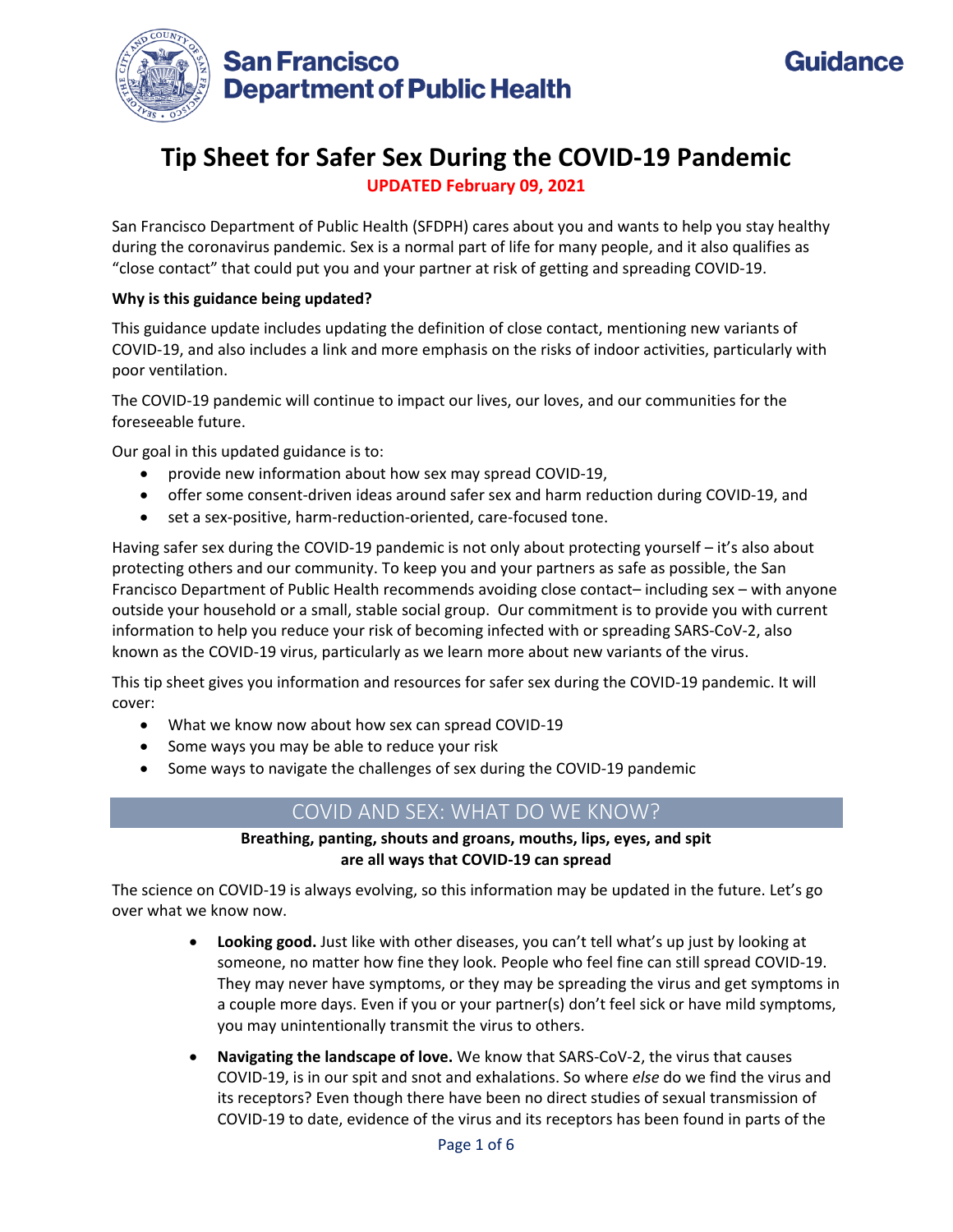

# Guidance

body involved in having sex.

- o COVID-19 genetic material (RNA) has been found in semen in some studies, but not in others, and intact SARS-CoV-2 virus has been found in the feces of people who are infected with the virus.
- o COVID-19 genetic material (RNA) has been found in saliva and the throat.
- o Receptors for COVID-19 have been found in the lower gastrointestinal tract, including the rectum, and in the upper airway, including the throat.
- o COVID-19 **has not** yet been found in vaginal fluid.
- **Hot and heavy breathing.** COVID-19 is spread when we breathe out and is especially spread when a person coughs, sneezes, and even when they sing. Increased breathing, like with panting, groaning, moaning or shouting, increases what we exhale, and also is believed to increase the risk of spreading COVID-19.
- **Maybe you'd like to watch.** The virus can spread to people who are within 6 feet of a person with COVID-19. The virus collects and concentrates indoors, so 6 feet may not be enough distance, particularly in a poorly-ventilated indoor location. Keeping your distance is an important way to reduce risk. Learn more at [www.sfcdcp.org/indoorrisk.](http://www.sfcdcp.org/indoorrisk)
- **Quicker can be better.** The longer we are within 6 feet of someone, the greater the risk of spreading COVID-19. All sex qualifies as close contact. And it's important to know that if you are just sitting near or standing **within 6 feet of someone with COVID-19 for 15 minutes altogether over 24 hours**, that also means you have had a high-risk exposure and would count as a "close contact." Both time and distance are important factors.
- **Out of the closet.** Another increased risk for COVID-19 is being indoors in a small space for a prolonged time with someone who is infected. When it comes to COVID-19 risk, outdoors is MUCH better than indoors, and large, well-ventilated spaces are better than enclosed, small, poorly ventilated ones. Whether for mental health, or to reduce the risk of COVID-19, San Francisco DPH strongly believes that closets are bad for humans.
- **No one should be forced out.** Deciding to go virtual for sex is one way to feel safe from COVID-19. But sometimes the walls in your house are thin, or that annoying roommate might walk in while you're online. Also, remember: what you do on-line (sexting, video clips) may be hard to erase after you are done: how well do you know and trust the person you are sharing information with? If you are not out yet, or are questioning, or haven't transitioned yet to those who live with you, or sexual encounters are not openly discussed in your household, be sure to focus on your emotional safety and see if there are ways to improve or secure your privacy.
- **More people, more risk.** Some guidelines and sexual health experts have suggested finding a "sex buddy" as a way of reducing the risk of getting COVID-19. The fewer people we are exposed to, the lower the risk. Just like we have all learned with sexually transmitted infections, you share the risk of the person you are close to and of all the people that person was close to. Keeping your partners to a small, stable group could reduce your risk.
- **Embrace dirty thoughts. And clean surfaces.** Current evidence suggests that COVID-19 may remain viable, meaning able to infect people, for hours to days on objects, including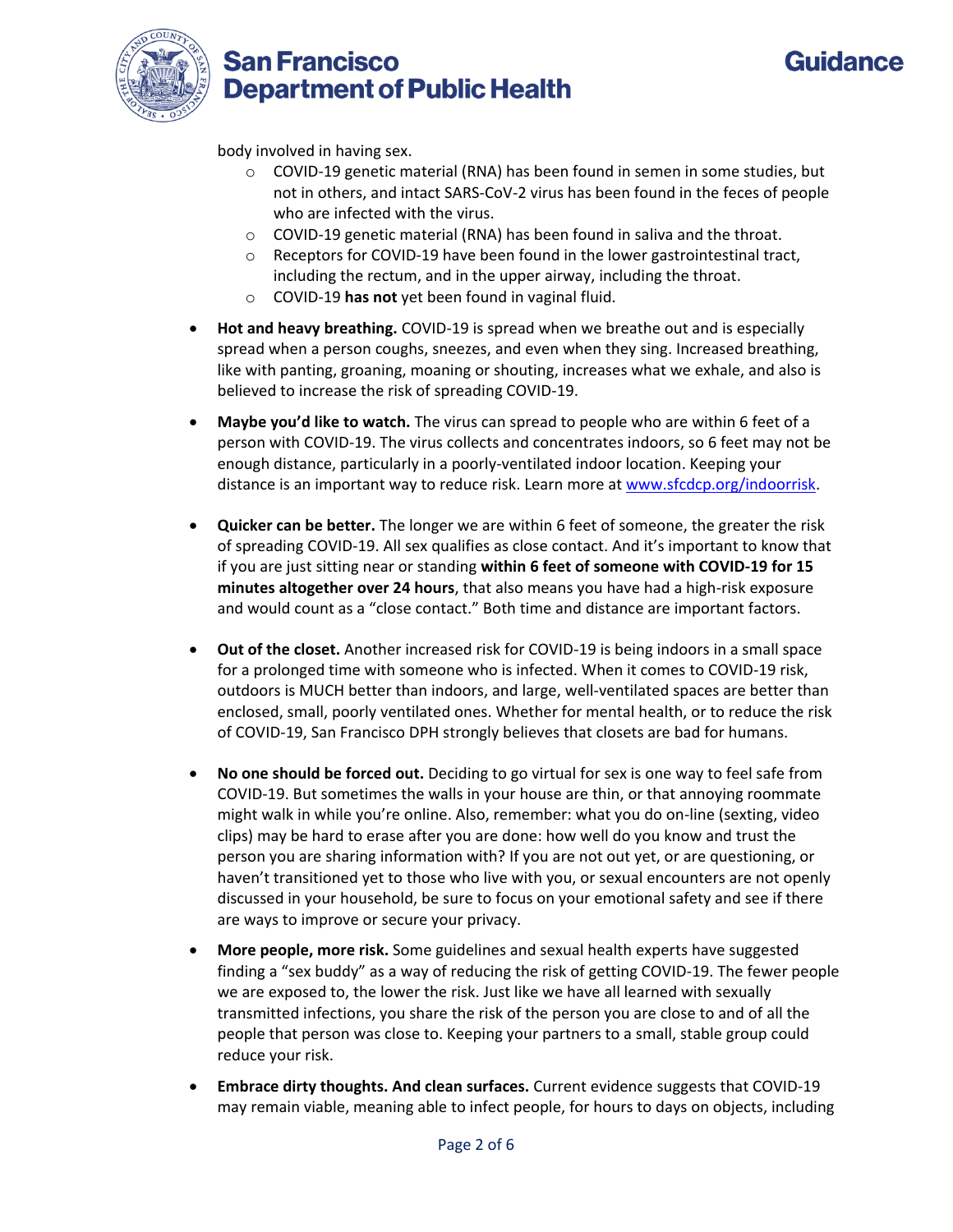

# Guidance

those made from a variety of materials. People can also get COVID-19 by touching a surface or object that has the virus on it and then touching their own mouth, nose, or eyes, although this is thought to be a less common cause of getting COVID-19 than from breathing virus particles. Because sex often means touching the damp, sensitive, mucous-membrane parts of ourselves, the cleaning of surfaces, followed by disinfection, is a best practice measure for prevention.

- $\circ$  Cleaning sex toys, sheets, rings, masks, collars and other items is important. The **timing** of wiping down and cleaning objects is important, too. Be sure to clean them after they touch one body and before they touch another. Wash hands often with soap and water (regular soap is fine!) and avoid touching eyes, nose and mouth after touching any shared object.
- $\circ$  Alcohol-based sanitizer is effective at killing the virus that causes COVID-19 but if you use alcohol-based disinfectants on sex toys you want to **wash the toys afterward with soap and water too**, or – *ouch*! - disinfectants can cause stinging and inflammation and should not come into contact with tender genitals! [Cleaning and Disinfecting Your Home](https://www.cdc.gov/coronavirus/2019-ncov/prevent-getting-sick/disinfecting-your-home.html) (CDC, 4/2/2020)
- **Suck it - or not?** The virus can also spread through direct contact with saliva or mucus. Which means through licking, tasting, rubbing lips or eyes or face together, or on mouthed or spit-covered toys, or even through letting someone suck on your fingers and then putting them in your own mouth, just to name a few G-rated examples.

#### **Remember, we still have a lot to learn about COVID-19 and sex.**

### RISK REDUCTION: SEXUAL HEALTH IS HEALTH

It's important to remember that risk is a spectrum for most people. The safest way to avoid COVID-19 – especially for people who are vulnerable to getting seriously ill from it or who have regular contact with someone who is vulnerable [\(www.sfcdcp.org/vulnerable](http://www.sfcdcp.org/vulnerable)) – is to avoid close contact with anyone outside your household. That includes sex. If you do have close contact outside your household, including sex, try to keep all contact to a small, stable social group.

It is very important to remember that your risk for COVID-19 is **also** determined by actions you take in **all** areas of your life. Your risk is also affected by the risks that your partner(s) may take in the nonsexual parts of their lives, too. Talking to your partners and potential partners about how they manage COVID-19 risk in other parts of their lives is important.

When thinking about how to have safer sex and reduce the risk of COVID-19, think about the same risk factors you do in non-sexual areas of life for COVID-19:

#### **distance, breath, time, people, and touch**

Whether you are having sex or not, think about the steps you can take to reduce the risk of COVID-19 transmission: stay at least 6 feet apart from others outside your household, if you are within 6 feet of others keep it as short as possible (i.e., less than 15 minutes), outdoors is MUCH better than indoors, fewer people is better, keep windows open and air flowing, face coverings for all, wash hands often, clean any shared objects, and avoid touching mouth, face, eyes or nose.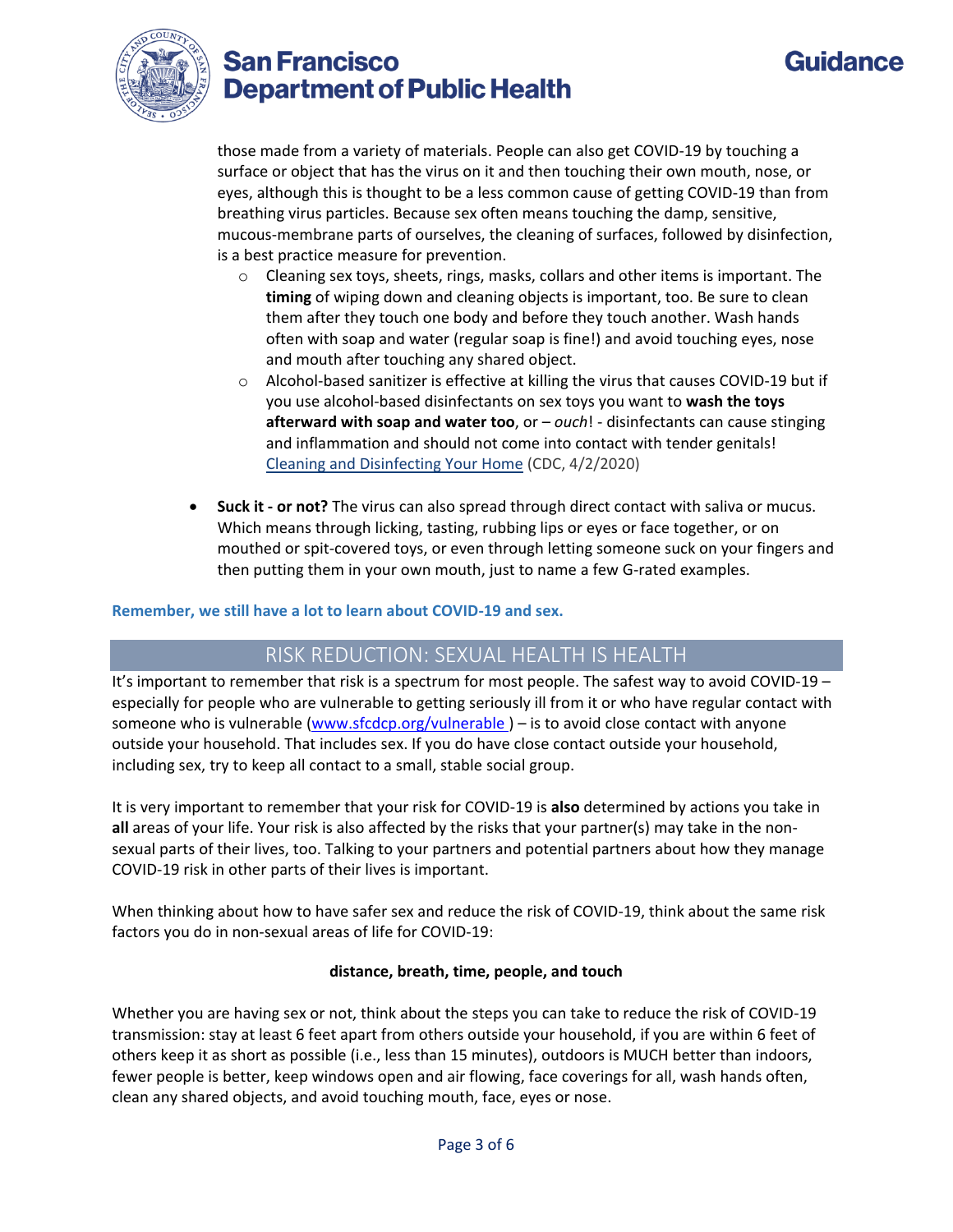



Here is a range of lower-risk to higher-risk approaches to safer sex. **Wearing a well-fitting mask that covers the mouth and nose** while having sex with other people will further reduce the risk:

#### **Lower**

- Virtual sex, masturbation, sex talk, porn while alone or with someone in your household
- Sex with household members only, indoors or out
- Sex with a small, stable group of partners outdoors, or indoors with windows open and increased ventilation, touched surfaces and shared objects are wiped down
- Sex with a small stable group of partners indoors with little or no ventilation, all shared objects and shared touched surfaces are wiped down
- Sex with more people, less distance, more time indoors with small and/or poorly ventilated spaces, close sharing of breath, lips, mouth, eyes, unprotected anal play, and all objects shared without wiping down

#### **Higher**

**Getting in the mindset.** The challenge of safer sex and COVID-19 is making changes work for you and your sex life. A big part of figuring that out is learning what you want to get out of sex. Is it about getting off? Is it the touch? Is it the need for intimacy and emotional connection? Is it all of those things? Staying safe with COVID-19 may mean learning more about yourself, what you need most out of sex, and how to communicate your needs and fears with current and potential partners.

*People* **are not positive or negative.** *Tests* **are.** We know from other pandemics that it is important not to stigmatize people who are infected, or who test positive. And to remember that we are often doing our best under difficult circumstances to keep ourselves and others as safe as we can. When it comes to COVID-19, we are all in this together.

**Touching and tracing.** If you or your partner tests positive, a COVID-19 team member from SF DPH will reach out to you to see how you're doing, and to talk with you about your close contacts and make sure you have the services you need. It is important to remember everyone you have been in close contact with starting 48 hours before symptoms began for the Contact Tracing team. These staff are public health professionals who are trained to keep your information private. They will never ask about financial information, for your social security number, or about your immigration status.

**Testing. Testing. One. Two. Three.** Should you just get a COVID test every so often – just because why not? In many areas of sexual health, like with HIV and syphilis, doctors and public health groups sometimes recommend regular testing, even if you don't have symptoms. With COVID-19, the people currently advised to get regular, asymptomatic tests are staff who work in high risk healthcare settings like hospitals and skilled nursing homes. However, if your work, like sex work, regularly exposes you to the general population, you are in a priority group for COVID-19 testing in San Francisco. Talk to your health care provider or visit **SF.gov/GetTestedSF** for more COVID-19 testing information.

**Negotiating your way – changes mid-stream.** Negotiating around sex and desire is a lifelong skill for most people. One way to stay safer is to plan ahead for moments when you might begin to feel unsafe, maybe because your partner's actions change. Do you think you can stop the moment and discuss? What words might feel right for you to use? Planning for those moments in advance can help you navigate them better.

Page 4 of 6 **Timing – the slow burn.** Consider being slower and more intentional than usual when taking next steps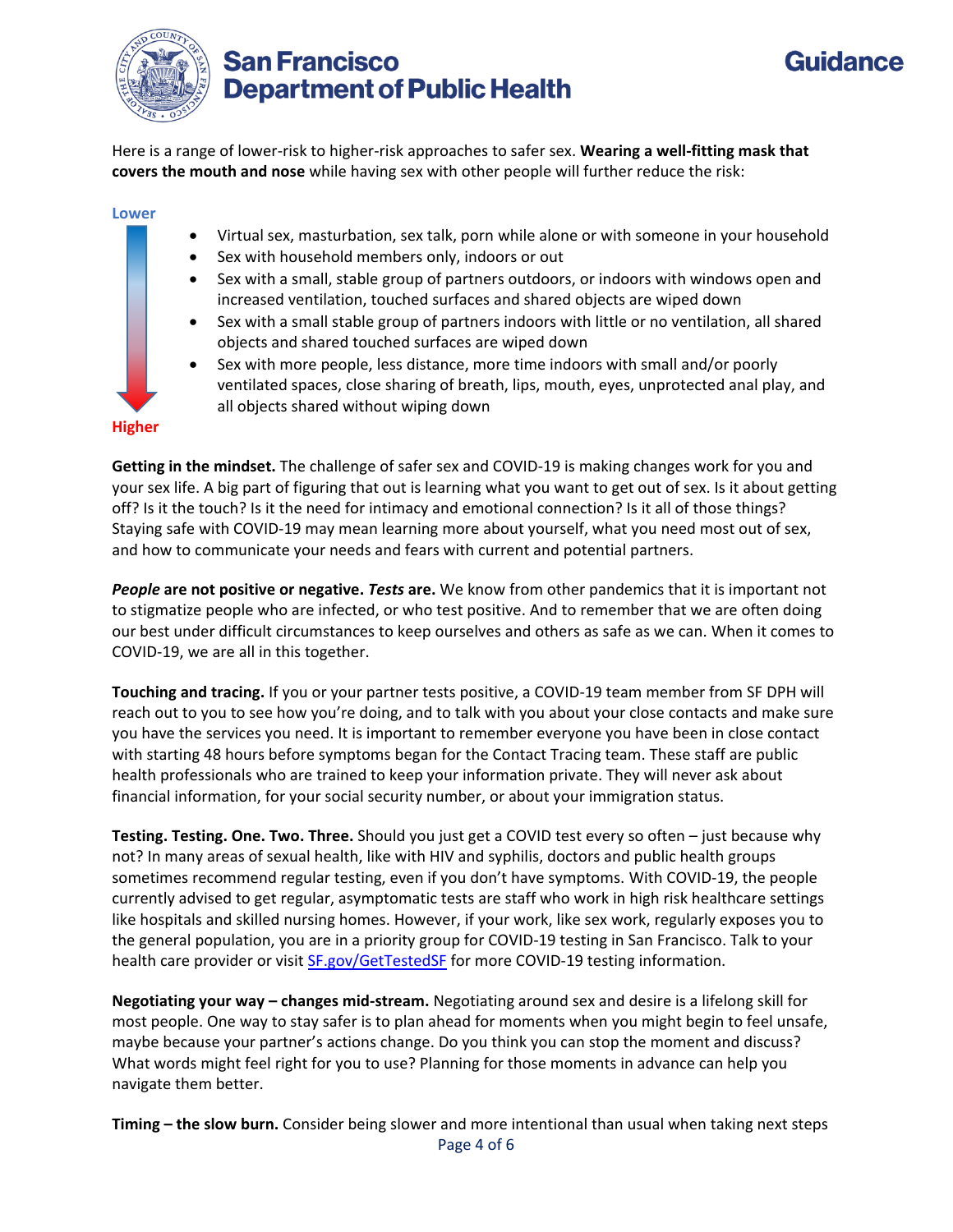



in terms of safer sex and COVID-19. Taking things slower may be more important as we learn about the impact of new variants of the virus, and their impact on our community. We know that COVID-19 can take up to about 14 days to infect someone. Most cases of COVID-19 are spread by people who have no symptoms. For those who develop symptoms, people can become sicker and sicker for 1-2 weeks after symptoms manifest. So, when it comes to sex, you may want to consider making changes only every four weeks. For example, you might change or add a new or different partner only once every four weeks. Or you might try moving from mutual masturbation to something physically closer over four weeks, as you learn more about your partner(s) and the risks in other parts of their lives.

### MORE GREAT TIPS ON SAFER SEX

Want to learn more specific tips on how to have safer sex during COVID-19? Visit <https://www.sfcityclinic.org/covid-19-faq>

#### **For HIV/STD Testing Visit [https://www.sfcityclinic.org](https://www.sfcityclinic.org/)**

**Due to the COVID-19 response, San Francisco City Clinic can only see patients who:**

- $\Box$  Have symptoms of a sexually transmitted disease (STD)
- $\Box$  Have a partner with an STD
- $\Box$  Have been contacted by an SF City Clinic staff person and asked to come in
- $\Box$  Are requesting HIV post-exposure prophylaxis (PEP) or pre-exposure prophylaxis
- $\Box$  Are in our PrEP program and need STI/HIV testing and medication refills
- $\Box$  Are HIV-positive and not on medication, and would like help getting into care, or
- □ Need contraception

#### **PLEASE CALL CITY CLINIC AT:**

#### **(415) 487-5500 BEFORE you come in so we can determine how best to assist you.**

For instance, we may be able to give you advice over the phone or call in a prescription for you.

If you are not having symptoms and would like HIV or STI testing, and you are a San Francisco resident, you can order a home test kit from:<https://takemehome.org/>

**SF City Clinic** is not able to test patients for COVID-19. If you are experiencing respiratory symptoms like

cough, fever, or shortness of breath, and are concerned about COVID-19, please contact your primary

care provider or visit [sf.gov/citytestsf](https://sf.gov/find-out-how-get-tested-coronavirus) for more information. **#TakeCareofYourself #GoodSex**

#### **#YouMatter**